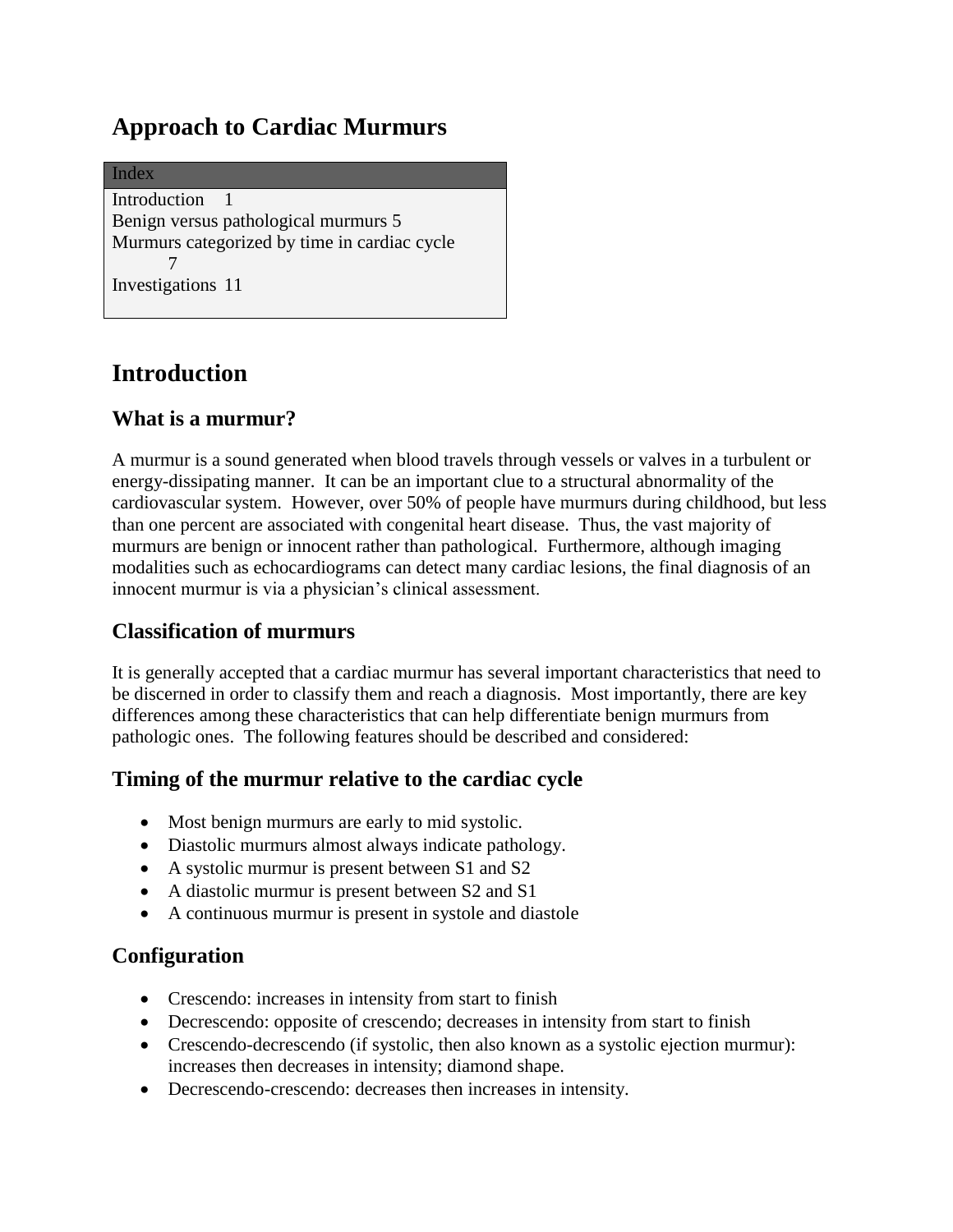• Plateau (holosystolic or pansystolic); constant intensity; rectangular shape

### **Location**

The site where the murmur originates from tends to correspond to where it is loudest or most intense. Timing and location tend to be the most important identifying characteristics of a murmur.

Classical descriptions of valve auscultation areas:

- Mitral area: cardiac apex, 5th intercostal space (ICS) in the midclavicular line
- Mitral valve prolapse, regurgitation, and stenosis; Still's murmur, aortic stenosis
- Tricuspid area: 4-5th ICS, left sternal edge
- Tricuspid regurgitation, ventricular septal defect (VSD), Still's murmur, hypertrophic cardiomyopathy.
- Pulmonary area: 2nd ICS, left sternal edge
- Pulmonary regurgitation and stenosis, ASD, TAPVR, PDA, and pulmonary flow murmurs.
- Aortic area: 2nd ICS, right sternal edge
- Aortic stenosis, benign aortic systolic murmur
- Using the bell and diaphragm, you should first perform a sweep at these locations for heart sounds and then a second sweep for murmurs.

Other sites of auscultation:

- Infra and supraclavicular areas
- auscultate for a venous hum
- Common carotid areas
- auscultate for supraclavicular or brachiocephalic systolic murmurs. Differentiating these from a radiating murmur of aortic stenosis is difficult.
- On the patients' back.
- aortic stenosis

# **Radiation**

- A murmur can radiate to different locations from its origin, and this can be an important clue because it correlates with the direction of blood flow. For instance, when you are analyzing a systolic ejection murmur, keep in mind that the murmur of aortic stenosis tends to radiate to the common carotid arteries, whereas mitral regurgitation classically radiates to the left axilla. A VSD does not radiate to those areas.
- Auscultating the back and infraclavicular areas for a peripheral pulmonary arterial stenosis murmur and a venous hum, respectively.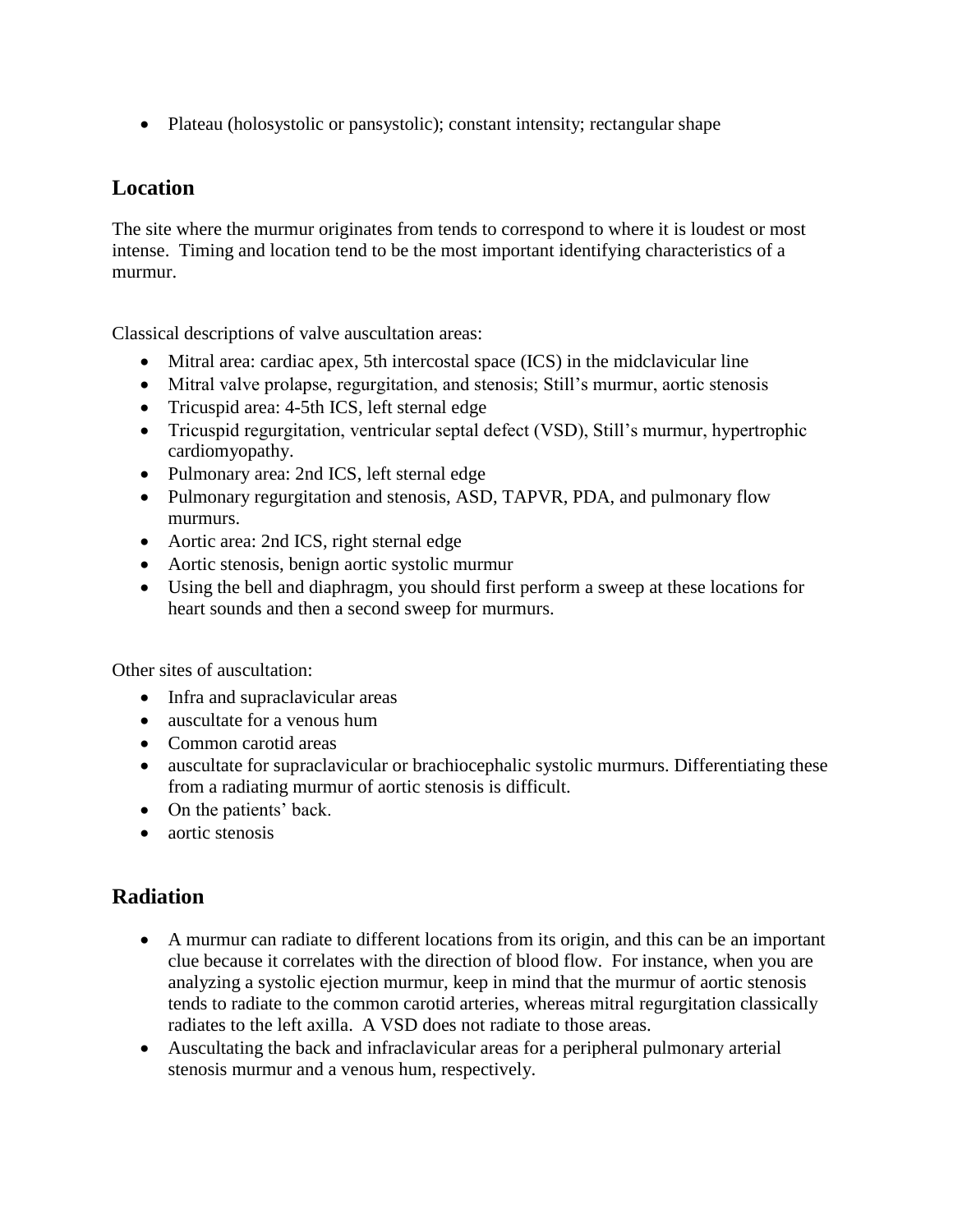# **Intensity**

Intensity is synonymous with the loudness or amplitude of a sound wave, and it is inversely related to the size of the opening or vessel that blood travels through, and directly proportional to the pressure gradient and the amount of blood flow through that opening. It is graded on a 6 point scale:

- Grade 1: very soft and heard with difficulty
- Grade 2: soft but readily heard
- Grade 3: moderately loud, no thrill. Approximately the same intensity as the first and second heart sounds.
- Grade 4: Loud with thrill (palpable vibration of the chest wall) present. Louder than the first and second heart sounds.
- Grade 5: Thrill, very loud, but not audible without a stethoscope
- Grade 6: Thrill, audible without a stethoscope

# **Quality**

Is the murmur musical or harmonic (vibratory)? Or is it noisy or dissonant (rough, nonvibratory)?

# **Pitch**

The frequency of a murmur depends on the pressure gradient across a valve or narrowing. Low-pitched murmurs are heard best with a bell, and high-pitched murmurs are heard best with a diaphragm.

Some frequency ranges are inaudible by the human ear, and thus palpating for thrills is another means of detecting murmurs.

### **Maneuvers**

Changes in position, such as squatting, sudden standing, the valsalva maneuver, and hand gripping can all influence the aforementioned characteristics of a murmur by changing the preload, afterload, and chamber size. This is an invaluable tool because murmur characteristics often overlap, and these maneuvers can result in predictable changes.

### **Examples of maneuvers:**

Sudden standing from a supine position

When you stand suddenly, gravity will decrease venous return to the heart (decreases preload). This leads to a decrease in diastolic and stroke volumes, leading to a decrease in blood pressure (blood pressure = heart rate x stroke volume x systemic vascular resistance). The heart compensates by increasing the heart rate to maintain blood pressure. There are more heartbeats,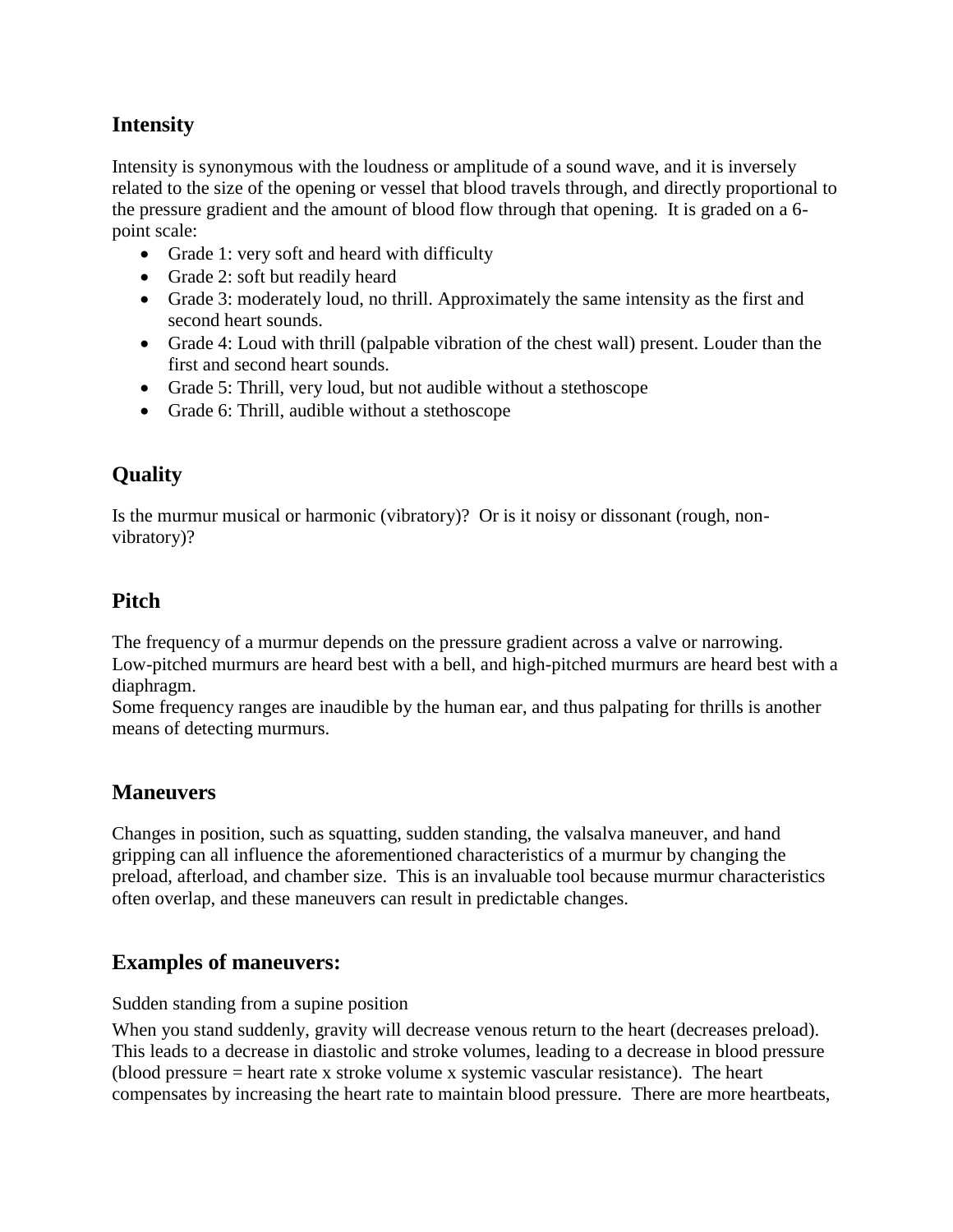but less blood flow per beat, and thus most systolic murmurs will decrease in intensity (aortic and pulmonary stenosis, mitral and tricuspid regurgitation, ventricular septal defects without pulmonary hypertension). The important exception is hypertrophic cardiomyopathy, where the murmur increases in intensity. This occurs because the murmur is due to the narrowing of the left ventricular outflow tract, which is inversely proportional to the intensity of the murmur. Hence, the smaller end diastolic and stroke volumes cause a smaller outflow tract, and thus a more intense murmur.

#### Squatting from an erect/standing position

The muscle contractions caused by squatting literally squeeze venous blood to the heart, thus increasing preload. Moreover, the muscle contractions also compress arterioles and thus increase systemic vascular resistance (afterload). In this case, most systolic murmurs will increase in intensity because the ventricles will have a higher diastolic and stroke volume. A hypertrophic cardiomyopathy will decrease in intensity because the outflow tract becomes wider. However, the murmur of aortic stenosis may not become accentuated because squatting may increase afterload more so than preload, thereby dissipating its transvalvular pressure gradient. Furthermore, in tetralogy of fallot, an increased venous return will cause an increased pressure gradient through the pulmonary valve, increasing the intensity of its pulmonary stenosis murmur.

#### Valsalva maneuver

This maneuver has different phases; however, the straining phase of the valsalva is the best for analyzing murmurs. Specifically, it raises intrathoracic pressure, which compresses the caval veins and decreases venous return to the heart, and thus decreases stroke volume. This in turn leads to a compensatory increase in heart rate. This causes similar findings to sudden standing from a supine position.

#### Handgrip

Isometric handgrip for approximately 30 seconds is sufficient to increase afterload and preload; however, it appears as though afterload is increased proportionally more than preload. Hence, this maneuver is most useful for discerning mitral valve regurgitation from aortic stenosis. This maneuver decreases the pressure gradient across the aortic valve, and thus decreases the intensity of the aortic stenosis murmur; similarly, a regurgitant mitral valve will see increased backward blood flow because of the increased forward resistance encountered by the pumping left ventricle, and so its intensity will increase.

Patient in the lateral decubitus position

Tends to accentuate mitral murmurs because it brings the left ventricle closer to the stethoscope.

#### Patient sitting forward and exhaling completely

Tends to accentuate aortic murmurs because it decreases heart rate but increases stroke volume, thus more blood will flow through the aortic valve per heartbeat.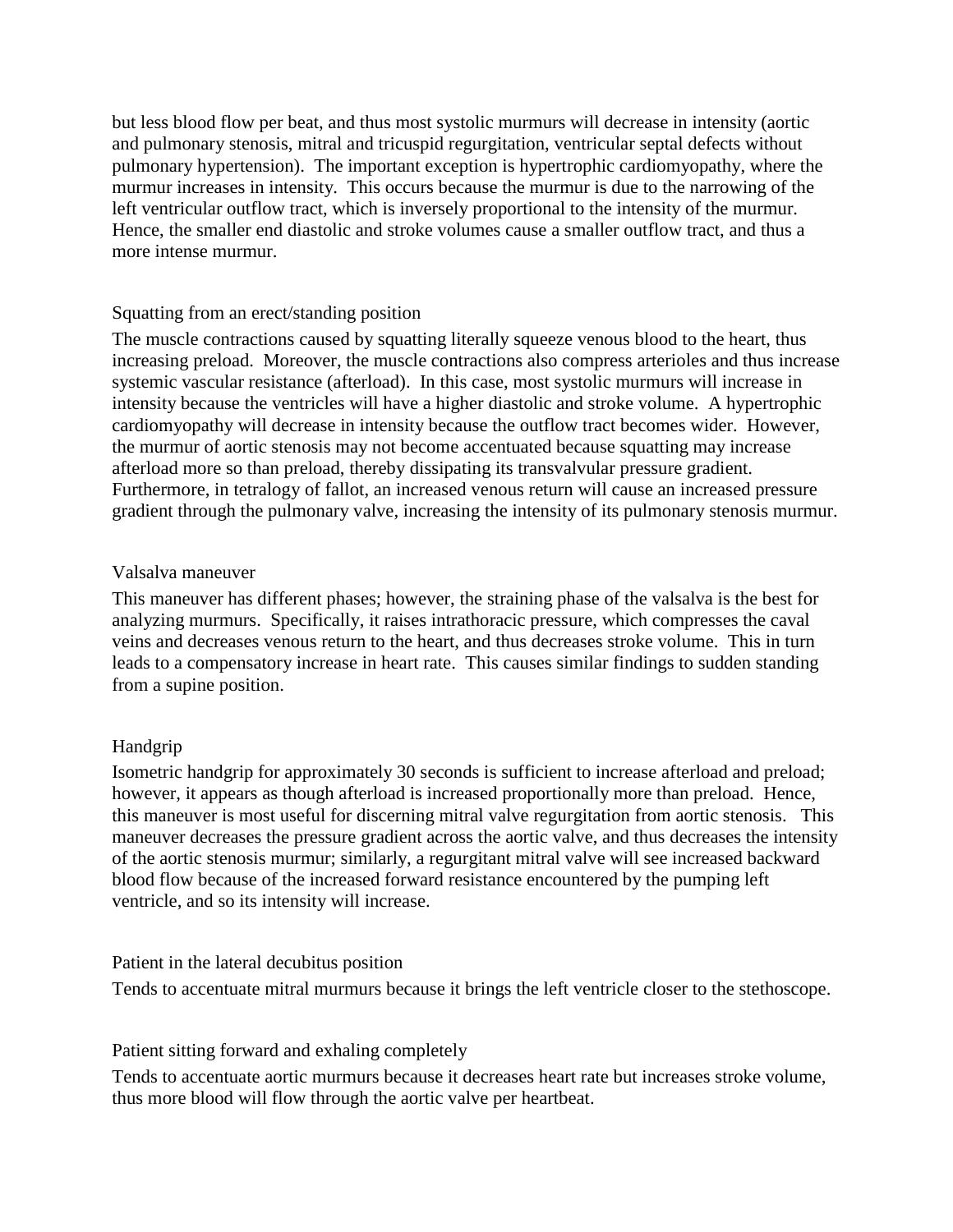#### Supine to upright

This is an important examination technique when you discern benign murmurs. This maneuver decreases preload, and thus decreases right-sided stroke volume. Pulmonary flow and peripheral pulmonary arterial stenosis murmurs decrease in intensity because the various pressure gradients required are dissipated with the decreased preload. Moreover, Still's murmur also decreases in intensity although the pathophysiology is not full understood. On the contrary, a venous hum increases its intensity in the upright position, and it disappears in the supine position, possibly due to the effects of gravity.

#### Examples of other maneuvers

Exercise can accentuate holosystolic murmurs such as mitral regurgitation and VSD, but not tricuspid regurgitation.

Inspiration can accentuate right-sided murmurs such as tricuspid regurgitation, but not left-sided murmurs.

Palpating continuous murmurs: a venous hum disappears with compression of the internal jugular vein; a mammary soufflé murmur disappears with pressure from a stethoscope. Rapid shoulder extension can diminish a supraclavicular or brachiocephalic systolic murmur.

# <span id="page-4-0"></span>**Benign versus pathological murmurs**

A benign diagnosis should only be made in the context of a normal history and physical exam. Therefore, you must always look at the big picture. Assessing the characteristics of a murmur alone will not give you the answers you seek. You must ask yourself: does this child appear well or unwell? A murmur is more likely to be benign if the patient is asymptomatic. In neonates and infants, failure to thrive and problems feeding are important clues to pathology. On exam, tachypnea, tachycardia, and hepatomegally are important signs of heart failure. Benign murmurs have normal peripheral pulses, without evidence of palpable ventricular enlargement (heaves/lifts or a laterally displaced point of maximal impulse) or thrills. Heart sounds are key: diagnosis of a benign murmur should be made in the context of normal splitting heart sounds, without gallops, clicks, or snaps. Furthermore, a systolic murmur is more likely to be benign, especially if it is early to mid systolic. A diastolic murmur is never benign. Furthermore, the higher the intensity (i.e. grade 4 or more) the more likely it is pathological. Benign murmurs change significantly with different patient positions. Finally, if investigations are performed they should reveal no abnormalities on ECG, CXR, echocardiogram, or other imaging modalities.

There are approximately eight benign murmurs: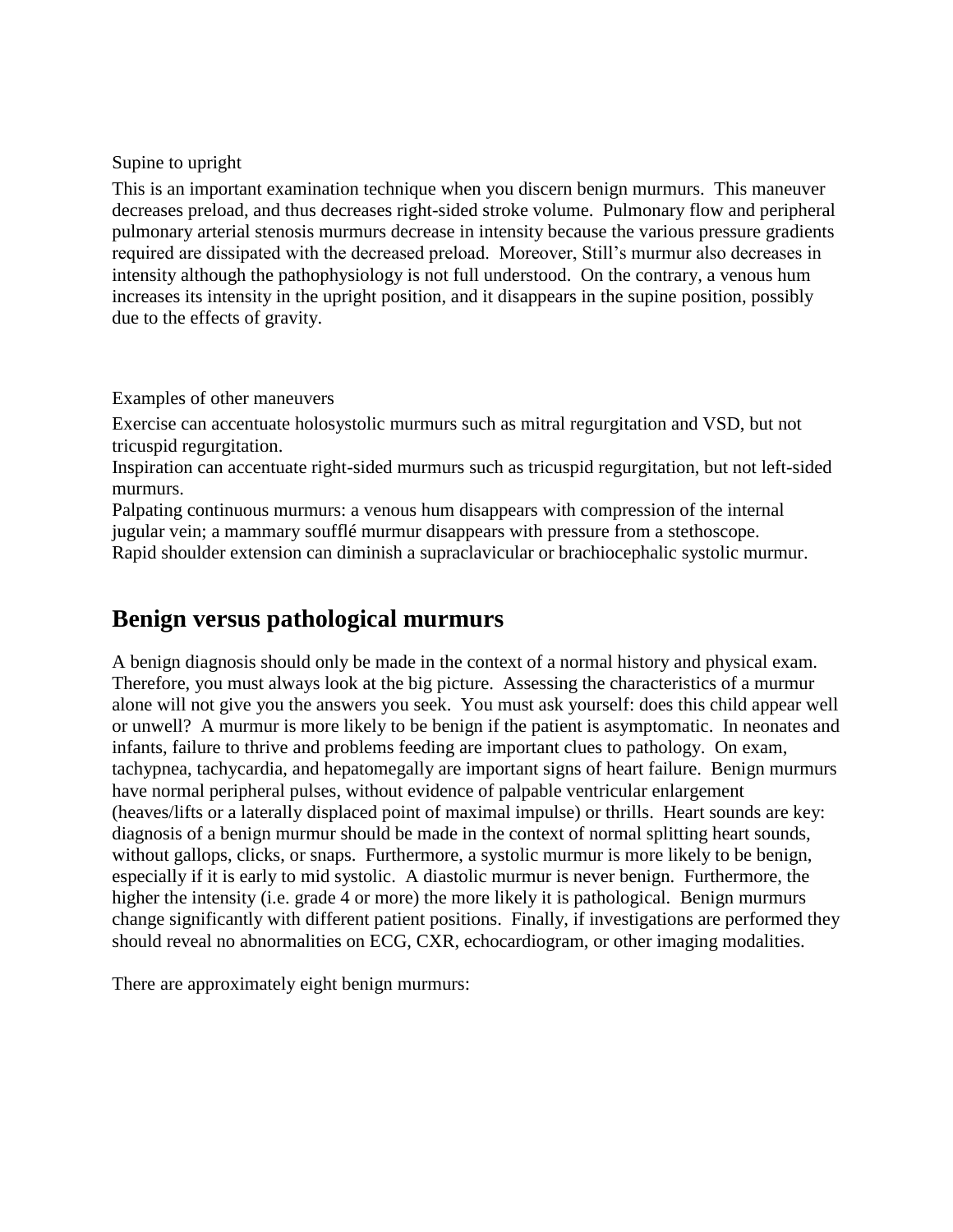## **Five systolic:**

**Still's (vibratory) murmur:** Unknown cause, but possibly due to turbulent blood flow in the left or right ventricular outflow tract, or vibrations through the pulmonary valve leaflets.

- You will most often find it in two to six-year-old children, and rarely in infants.
- You will hear a grade 1-3 low to medium pitched early systolic murmur that is heard best at the tricuspid and mitral auscultation areas. It is never harsh, has a vibratory quality, and its intensity increases in the supine position.

**Pulmonary flow murmur:** turbulent blood flow through a physiologically normal pulmonary valve.

- You will hear this most often in young children, and up to young adulthood.
- You will hear a grade 2-3 systolic ejection murmur, heard at the pulmonary auscultation area, which is harsh, non-vibratory, and its intensity increases when in the supine position.

**Peripheral pulmonary arterial stenosis murmur**: turbulent flow through a narrowed left or right pulmonary artery.

- You will most often find it in newborns and children less than one year of age; you may also hear it in infants and young children recovering from respiratory viral illness.
- It is a grade 1-2 low to medium pitched early to mid systolic murmur, which can extend passed S2. It is heard best in the back and axilla, and louder in the supine position.

**Supraclavicular or brachiocephalic systolic murmur:** turbulent blood flow through a large diameter aorta into a smaller carotid or brachiocephalic artery.

- It can be present at any age.
- You will hear a low to medium pitched systolic murmur, which is heard best above the clavicles, and radiates to the neck; you will hear no change in intensity between the supine and upright positions, however, rapid shoulder extension can diminish its intensity.

**Aortic systolic murmur:** due to various high output physiological states such as anemia, hyperthyroidism, and fever, which cause turbulent flow through the ventricular outflow tract and aorta.

 You will hear a low-grade non-harsh systolic murmur that is heard best in the aortic auscultation area.

# **Three continuous:**

Venous hum: possibly due to turbulent flow through slightly angulated internal jugular veins, or through the superior vena cava at the junction of the internal jugular and subclavian veins.

- You will most often find it in three to six-year-old children.
- It is best described as a grade 1-6 continuous murmur that is more intense in diastole, and heard best in the supra and infraclavicular areas. You will often find that it is louder on the patient's right side, and its intensity increases when the patient is sitting upright and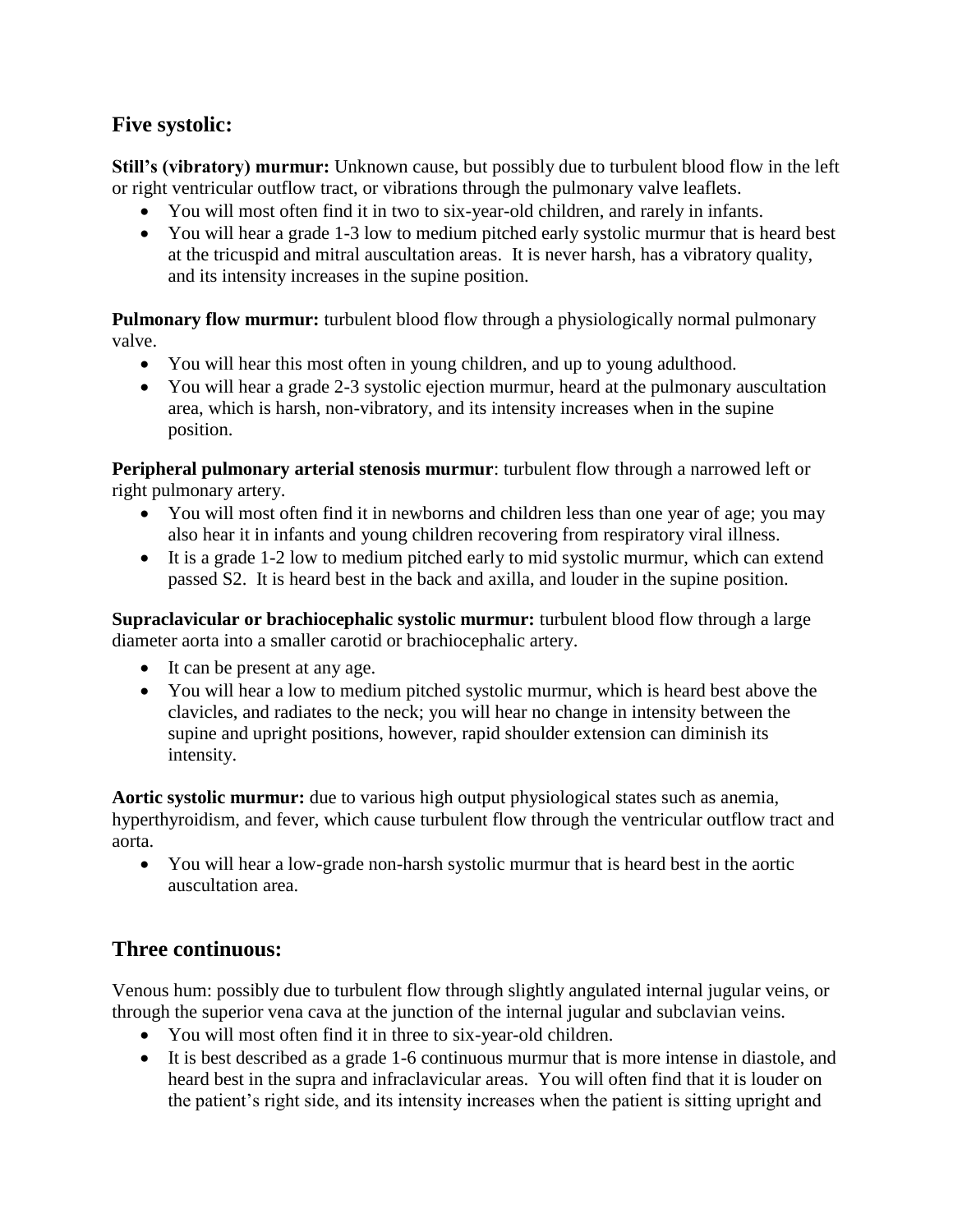looking away from you. Furthermore, compression of the internal jugular vein may diminish its intensity.

**Mammary soufflé murmur:** originates from the plethoric arterioles during lactation.

Occurs in late pregnancy and lactating women.

It is a high-pitched continuous murmur, which is heard best over the breast anteriorly. There is a delay between S1 and its onset, and there are daily variations in its characteristics.

**Patent ductus arteriosus (PDA):** the connection between the aorta and pulmonary artery remains open.

It is physiologically innocent in newborns, but pathological if it persists.

PDA is a medium pitched high-grade continuous murmur heard best in the pulmonary area, which has a harsh machinelike quality and often radiates to the left clavicle. It is most intense during S2, with a crescendo pattern after S1 and a decrescendo pattern after S2 (diamond shaped).

# <span id="page-6-0"></span>**Murmurs categorized by time in cardiac cycle**

# **Early systolic murmurs**

- Tend to have a decrescendo configuration
- Pathological examples include mitral valve regurgitation, tricuspid valve regurgitation, and ventricular septal defects (VSD). However, these are all classically described as holosystolic (described later in the holosystolic section). An early systolic murmur of VSD is consistent with a larger defect.

In the differential diagnosis for a benign early systolic murmur is a Still's, pulmonary flow, peripheral pulmonary arterial stenosis, and supraclavicular or brachiocephalic systolic murmur. The patients age is a helpful clue, for instance, Still's is rare in adolescents and infants, whereas peripheral pulmonary arterial stenosis is rare in all people but infants and neonates, and pulmonary flow murmurs may occur in young adults. Nevertheless, a young child can present with anyone of these murmurs. You should look for the following clues: peripheral pulmonary arterial stenosis is heard best in the axilla and back, whereas Still's and pulmonary flow murmurs are heard best in the pulmonary auscultation area, however, they can be distinguished from one another by their differing qualities: Still's is vibratory, and pulmonary flow is not. Also note that a supraclavicular or brachiocephalic systolic murmur is heard best above the clavicles, and that rapid shoulder extension can diminish its intensity; the supine and upright positions do not change its intensity. On the contrary, the intensity of a Still's, pulmonary flow, and peripheral pulmonary arterial stenosis murmur will decrease in the upright position, and increase in the supine position.

# **Midsystolic**

- Tend to have crescendo-decrescendo configuration
- Also called: systolic ejection murmur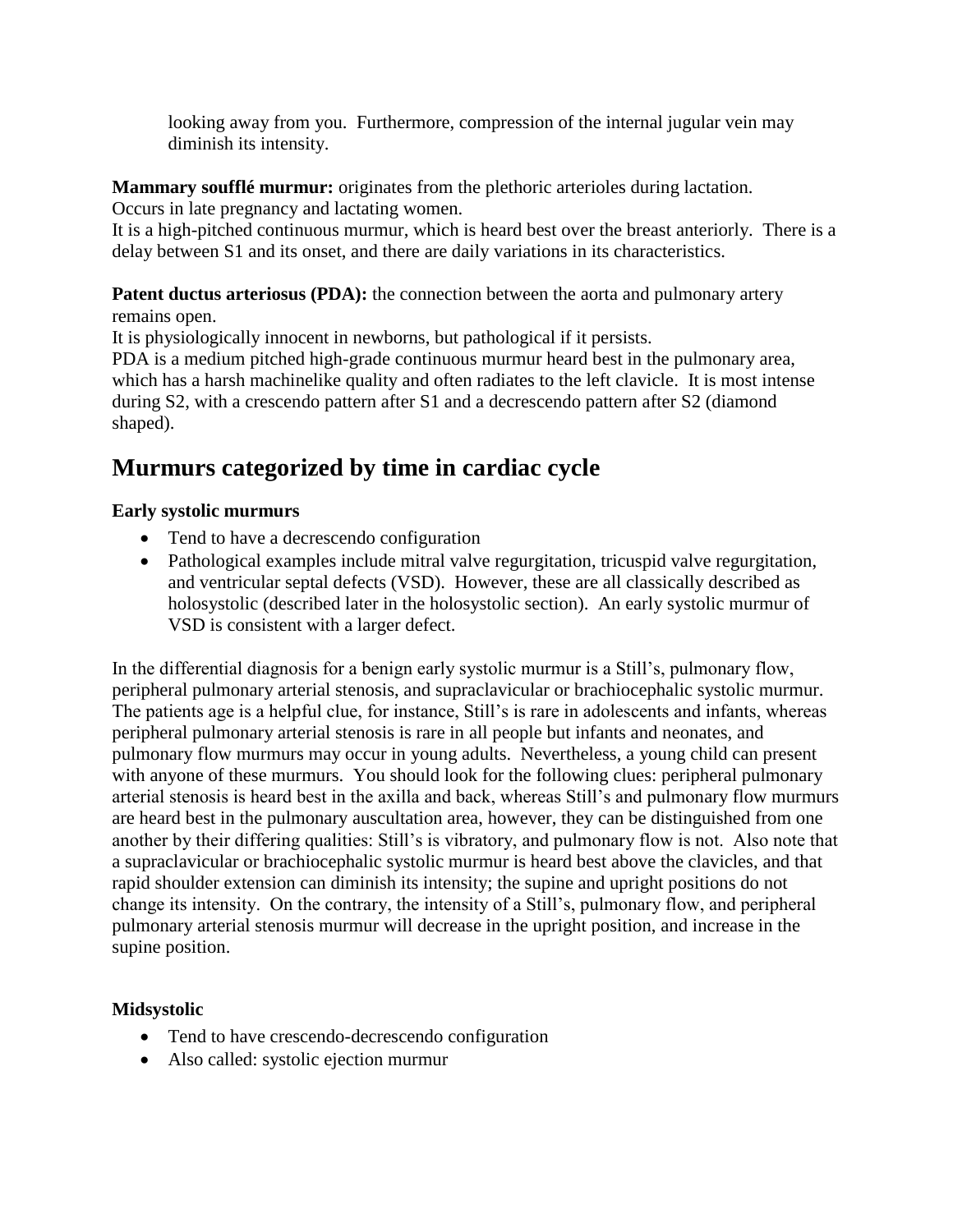- Pathological examples you should be aware of are aortic stenosis, mitral valve regurgitation, VSD, ASD, hypertrophic cardiomyopathy, pulmonary valve stenosis, coarctation of the aorta, and tetralogy of fallot.
- Benign examples are Still's, pulmonary flow, peripheral pulmonary arterial stenosis, supraclavicular/brachiocephalic stenosis, and aortic systolic murmurs.

You will often need to differentiate an aortic stenosis from a hypertrophic cardiomyopathy. Both have a harsh sounding quality. Aortic stenosis may have a preceding ejection click, a paradoxical split of S2 that narrows with inspiration if it is severe. It is also heard best in the aortic auscultation area, radiates to the carotids, and most importantly, maneuvers such as sudden standing and valsalva decrease its intensity. A hypertrophic cardiomyopathy is heard best in the tricuspid or mitral area, does not radiate, and sudden standing and valsalva increase its intensity. A benign aortic systolic murmur may mimic these two, but it tends to be of a lower grade, and it can be present in well-trained athletes (with or without an S3), or those with other high output states such as anemia, fever, pregnancy, and hyperthyroidism. A family history of sudden death is associated with hypertrophic cardiomyopathy and less commonly with aortic stenosis.

It is also important to differentiate mitral regurgitation (holosystolic) from aortic stenosis (crescendo-decrescendo) because the configurations at times may be difficult to discern from one another. As discussed earlier (refer to 8. Maneuvers), isometric handgrip can provide a means of differentiating the two, with aortic stenosis decreasing in intensity and mitral valve regurgitation increasing in intensity.

Pulmonary stenosis is a harsh high pitched and high-grade (may have a thrill) murmur best heard in the pulmonary area with radiation to the left common carotid. It has a widely split S2 with a decreased P2 intensity, and may or may not have an ejection click. Whereas the murmur of tetralogy of fallot (due to right ventricular outflow tract obstruction, not the VSD as it tends to be too large to cause turbulent flow) has a single S2. It is important to note that pulmonary stenosis at times may sound somewhat holosystolic and may mimic a VSD, but VSD does not have a widely split S2.

Also note that an ASD may present with a systolic ejection murmur with a widely split and fixed S2 heard best at the pulmonary area. It may also have an associated mid diastolic rumble heard best at the tricuspid area. Coarctation of the aorta is heard best in the back, but may also be a continuous murmur.

#### **Late systolic murmurs**

Usually have a crescendo configuration.

Examples include mitral and tricuspid valve prolapse, and mitral regurgitation due to papillary muscle dysfunction.

Mitral and tricuspid valve prolapse are causes of mitral and tricuspid regurgitation, respectively, and so the findings are also similar (refer to holosystolic murmurs). However, they are associated with a midsystolic click and a late systolic murmur.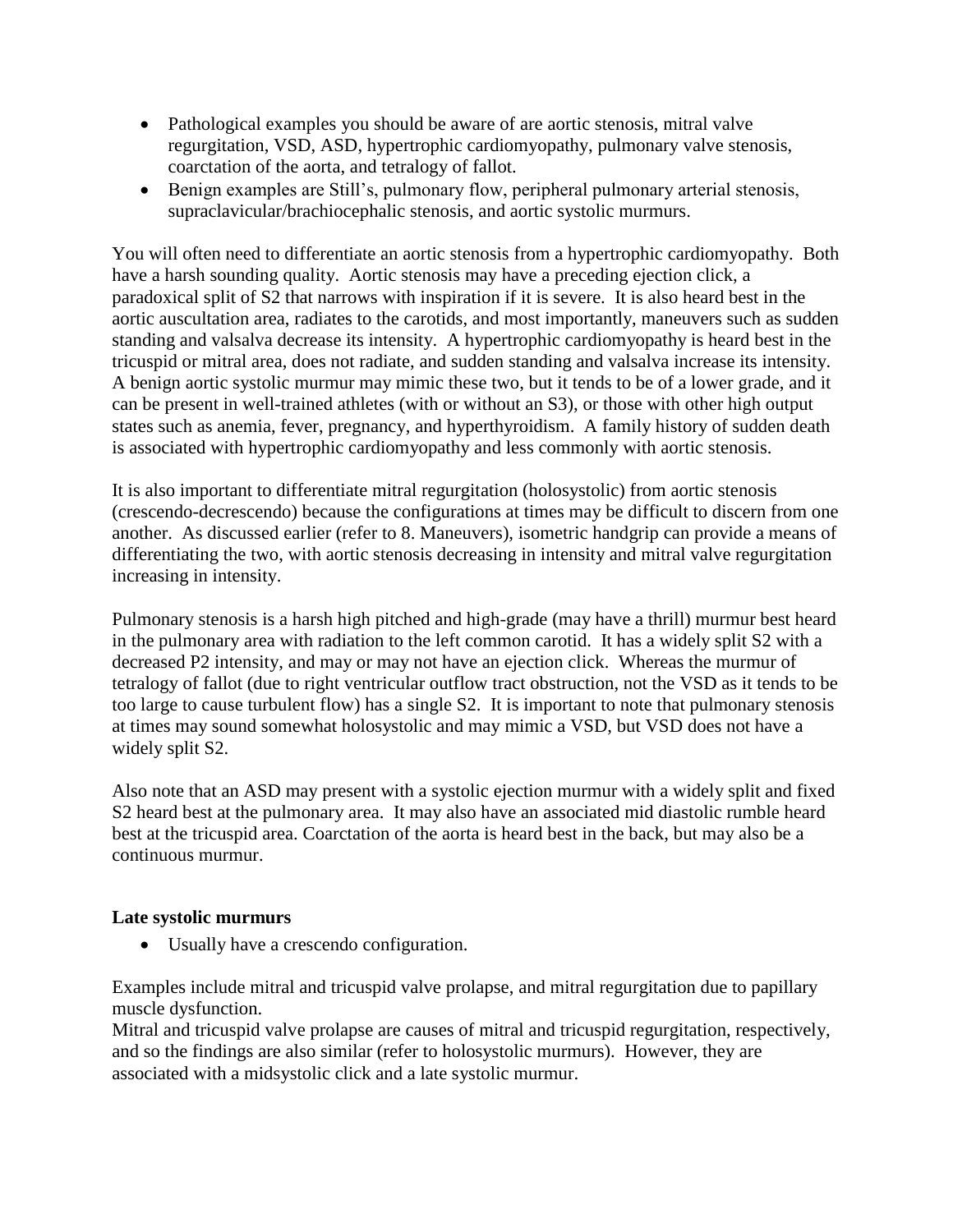Although they may occur together, mitral valve prolapse and tricuspid valve prolapse can be differentiated from one another by their different auscultation locations, the mitral and tricuspid areas, respectively, and that tricuspid prolapse increases in intensity with the increased blood flow and transvalvular pressure gradients caused by inspiration. Mitral valve prolapse can be heard better when the patient is in the left lateral decubitus position.

You should note that sudden standing from a supine position will cause the midsystolic click of mitral valve prolapse to arrive earlier in systole because the valve leaflets will be closer together at the decreased ventricular volumes, and so the murmur will start sooner and last proportionally longer.

A late systolic murmur of mitral regurgitation is present in papillary dysfunction due to myocardial infarction (permanent) or ischemia (transient); it can transiently appear with increases in preload (isometric handgrip, sudden squatting, exercise).

#### **Holosystolic murmurs**

Examples include mitral and tricuspid regurgitation, and ventricular septal defects.

Mitral and tricuspid regurgitation are medium pitched variably intense murmurs that have a blowing quality. However, mitral regurgitation is accentuated when the patient is in the left lateral decubitus position, and it classically radiates to the axilla and inferior to the left scapular tip; its intensity does not change with respiration. The latter point is most important in distinguishing it from tricuspid regurgitation, which increases its intensity with inspiration (you must wait a couple of cardiac cycles to appreciate the difference).

Furthermore, tricuspid regurgitation tends to radiate to the xiphoid area or epigastrum and right sternal border, but not to the axilla. Tricuspid regurgitation is often associated with pulmonary hypertension, and so signs such as a sternal heave (right ventricular hypertrophy) and a louder P2 may provide additional clues.

You should note that pulmonary atresia might present shortly after birth (after the closing of a PDA) with the murmur of tricuspid regurgitation but with a single S2.

Furthermore, the murmur of VSD is usually intense and is classically heard best over the tricuspid area, although it can also be heard loudest in the pulmonary area. Moreover, it does not radiate to a specific area and its intensity does not change with respiration. The murmurs of VSD and mitral regurgitation are enhanced by exercise.

#### **Early diastolic murmur**

- Decrescendo configuration
- Terminates before S1

Aortic and pulmonary regurgitation: both are high pitched with a blowing quality. However, aortic regurgitation starts with A2, is heard best along the left sternal border between the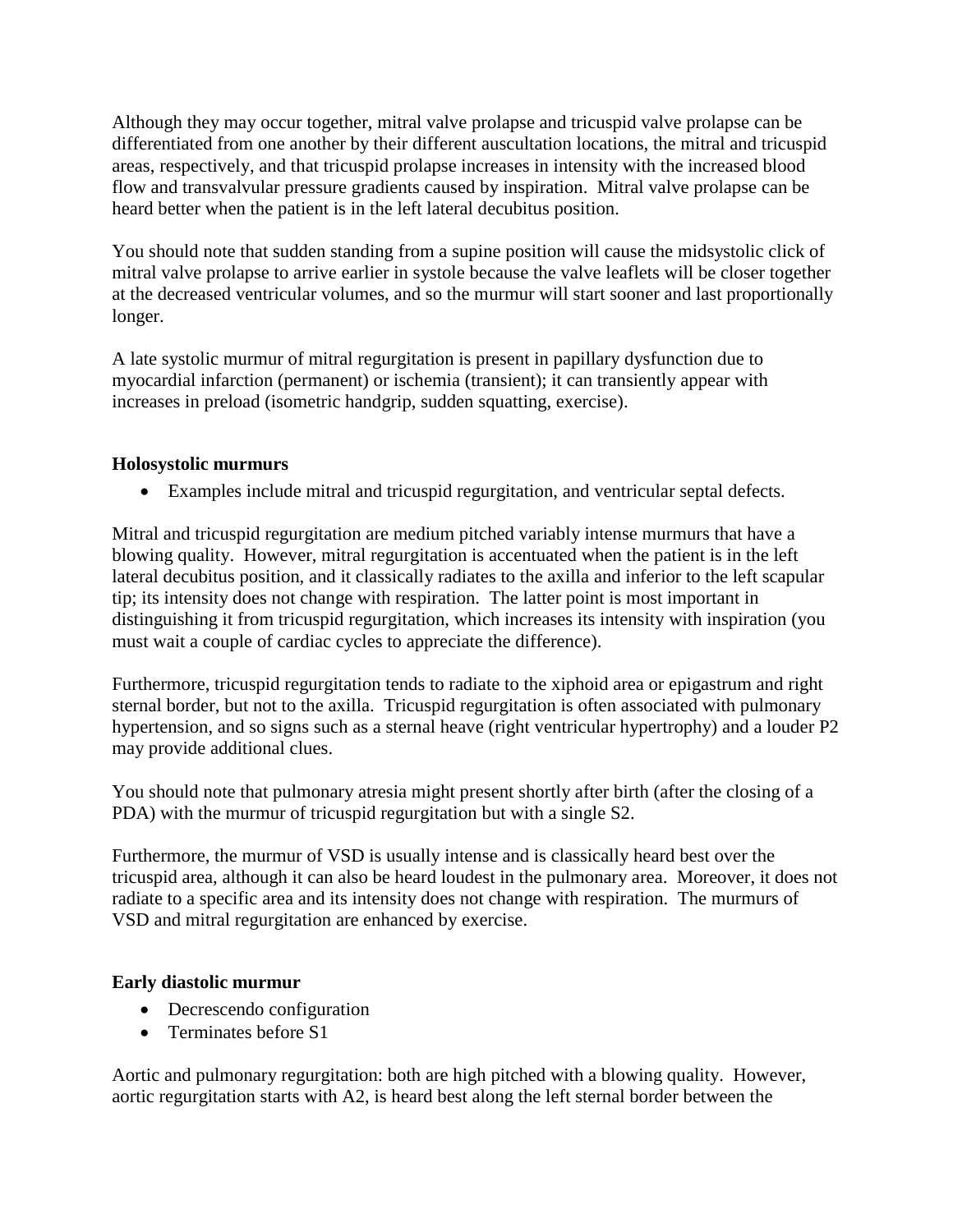pulmonary and tricuspid areas, may radiate to the apex (and you may hear an Austin-flint murmur of pure aortic regurgitation). Furthermore, if the patient leans forward and exhales completely the murmur of aortic regurgitation will be louder, and this is a useful maneuver to discern it from pulmonary regurgitation. Peripherally, a bounding pulse may be palpated, which signifies an abrupt down stroke due to regurgitation. On the other hand, pulmonary regurgitation starts after P2. It is heard best in the pulmonary area, and does not radiate to the extent of aortic regurgitation. Pulmonary regurgitation may be associated with a sternal heave—which is movement of the sternum suggesting right-sided heart failure and enlargement.

#### **Mid diastolic murmur**

Decrescendo-crescendo configuration

The most common examples include mitral and tricuspid valve stenosis, and they are usually the sequelae of rheumatic fever. Both murmurs are associated with a preceding high-pitched opening snap, and a low-pitched diastolic rumble. The auscultation areas are different, where mitral stenosis is heard best over the mitral area, and tricuspid stenosis is heard best over the tricuspid area or closer to the sternum. Tricuspid stenosis is increased with inspiration and S1 is widely split, whereas mitral stenosis may be enhanced in the left lateral decubitus position. It is important to note that an Austin-flint murmur (pure aortic regurgitation; due to aortic regurgitant flow hitting the mitral valve) may sometimes be confused with that of mitral stenosis.

"Functional" mitral stenosis: due to severe mitral regurgitation where a mid diastolic rumble may be heard.

Carey-Coombs murmur is due to acute rheumatic fever. It is caused by inflammation of the mitral valve or a first-degree atrioventricular block, which causes atrial systole to coincide with passive ventricular filling, thus causing greater flow and consequently turbulence across the mitral valve.

ASD (refer to midsystolic ejection murmurs and continuous murmurs).

#### **Late diastolic (presystolic) murmurs**

- Crescendo configuration
- Mitral valve stenosis and tricuspid stenosis if mild (refer to mid diastolic for details).
- Complete heart block, although the mechanism has not been fully elucidated.

#### **Continuous Murmurs**

Examples include a venous hum, patent ductus arteriosus, mammary soufflé. PDA can be pathological especially if it is large enough because it can cause left and right-sided heart failure.

PDA, venous hum, and mammary soufflé are all auscultated best in different areas: PDA is heard best in the pulmonary area; venous hum over the infra and supraclavicular areas; and mammary soufflé over the anterior breast. Mammary soufflé occurs in a distinct population (pregnant or lactating women) and can vary significantly from day to day. PDA tends to be louder, and a